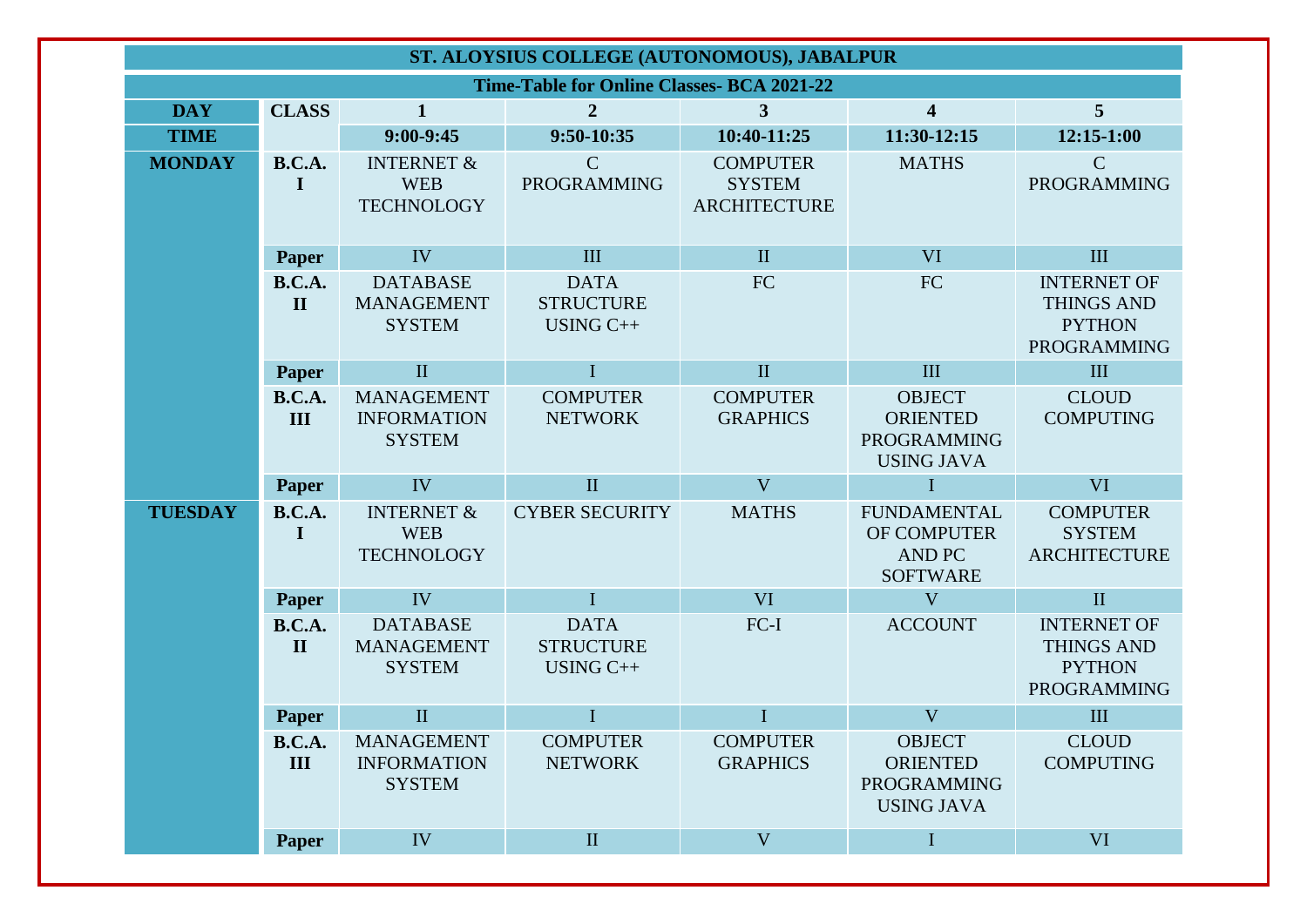|                 |                               | <b>TECHNOLOGY</b>                                           |                                                                       | <b>PROGRAMMING</b>                                    | <b>SYSTEM</b><br><b>ARCHITECTURE</b>                                        | OF COMPUTER<br><b>AND PC</b><br><b>SOFTWARE</b>                          |
|-----------------|-------------------------------|-------------------------------------------------------------|-----------------------------------------------------------------------|-------------------------------------------------------|-----------------------------------------------------------------------------|--------------------------------------------------------------------------|
|                 | Paper                         | IV                                                          | III                                                                   | VI                                                    | $\mathbf{I}$                                                                | $\mathbf I$                                                              |
|                 | <b>B.C.A.</b><br>$\mathbf{I}$ | <b>DATA</b><br><b>STRUCTURE</b><br>USING C++                | <b>OPERATING</b><br><b>SYSTEM WITH</b><br><b>UNIX/LINUX</b>           | <b>DATABASE</b><br><b>MANAGEMENT</b><br><b>SYSTEM</b> | <b>ACCOUNT</b>                                                              | <b>COMPUTER</b><br><b>ORIENTED</b><br><b>NUMERICAL</b><br><b>METHODS</b> |
|                 | Paper                         | $\mathbf I$                                                 | IV                                                                    | $\mathbf{I}$                                          | V                                                                           | <b>VI</b>                                                                |
|                 | <b>B.C.A.</b><br>III          | <b>MANAGEMENT</b><br><b>INFORMATION</b><br><b>SYSTEM</b>    | <b>COMPUTER</b><br><b>NETWORK</b>                                     | <b>COMPUTER</b><br><b>GRAPHICS</b>                    | <b>OBJECT</b><br><b>ORIENTED</b><br><b>PROGRAMMING</b><br><b>USING JAVA</b> | <b>WEB</b><br>PROGRAMMING                                                |
|                 | Paper                         | IV                                                          | $\mathbf{I}$                                                          | V                                                     | I                                                                           | III                                                                      |
| <b>THRUSDAY</b> | <b>B.C.A.</b><br>I            | <b>INTERNET &amp;</b><br><b>WEB</b><br>TECHNOLOGY-<br>IV    | <b>FUNDAMENTAL</b><br>OF COMPUTER<br><b>AND PC</b><br><b>SOFTWARE</b> | <b>MATHS</b>                                          | <b>CYBER</b><br><b>SECURITY</b>                                             | <b>COMPUTER</b><br><b>SYSTEM</b><br><b>ARCHITECTURE</b>                  |
|                 | Paper                         | IV                                                          | $\mathbf I$                                                           | <b>VI</b>                                             | V                                                                           | $\rm II$                                                                 |
|                 | <b>B.C.A.</b><br>$\mathbf{I}$ | <b>OPERATING</b><br><b>SYSTEM WITH</b><br><b>UNIX/LINUX</b> | <b>DATA</b><br><b>STRUCTURE</b><br>$USING C++$                        | <b>DATABASE</b><br><b>MANAGEMENT</b><br><b>SYSTEM</b> | <b>ACCOUNT</b>                                                              | <b>COMPUTER</b><br><b>ORIENTED</b><br><b>NUMERICAL</b><br><b>METHODS</b> |
|                 | <b>Paper</b>                  | IV                                                          | $\mathbf I$                                                           | $\;$ II                                               | V                                                                           | <b>VI</b>                                                                |
|                 | <b>B.C.A.</b><br>III          | FC-AA                                                       | <b>COMPUTER</b><br><b>NETWORK</b>                                     | <b>COMPUTER</b><br><b>GRAPHICS</b>                    | <b>OBJECT</b><br><b>ORIENTED</b><br><b>PROGRAMMING</b><br><b>USING JAVA</b> | <b>WEB</b><br>PROGRAMMING                                                |
|                 | <b>Paper</b>                  | $\rm III$                                                   | $\rm II$                                                              | V                                                     | $\bf{I}$                                                                    | $\rm III$                                                                |